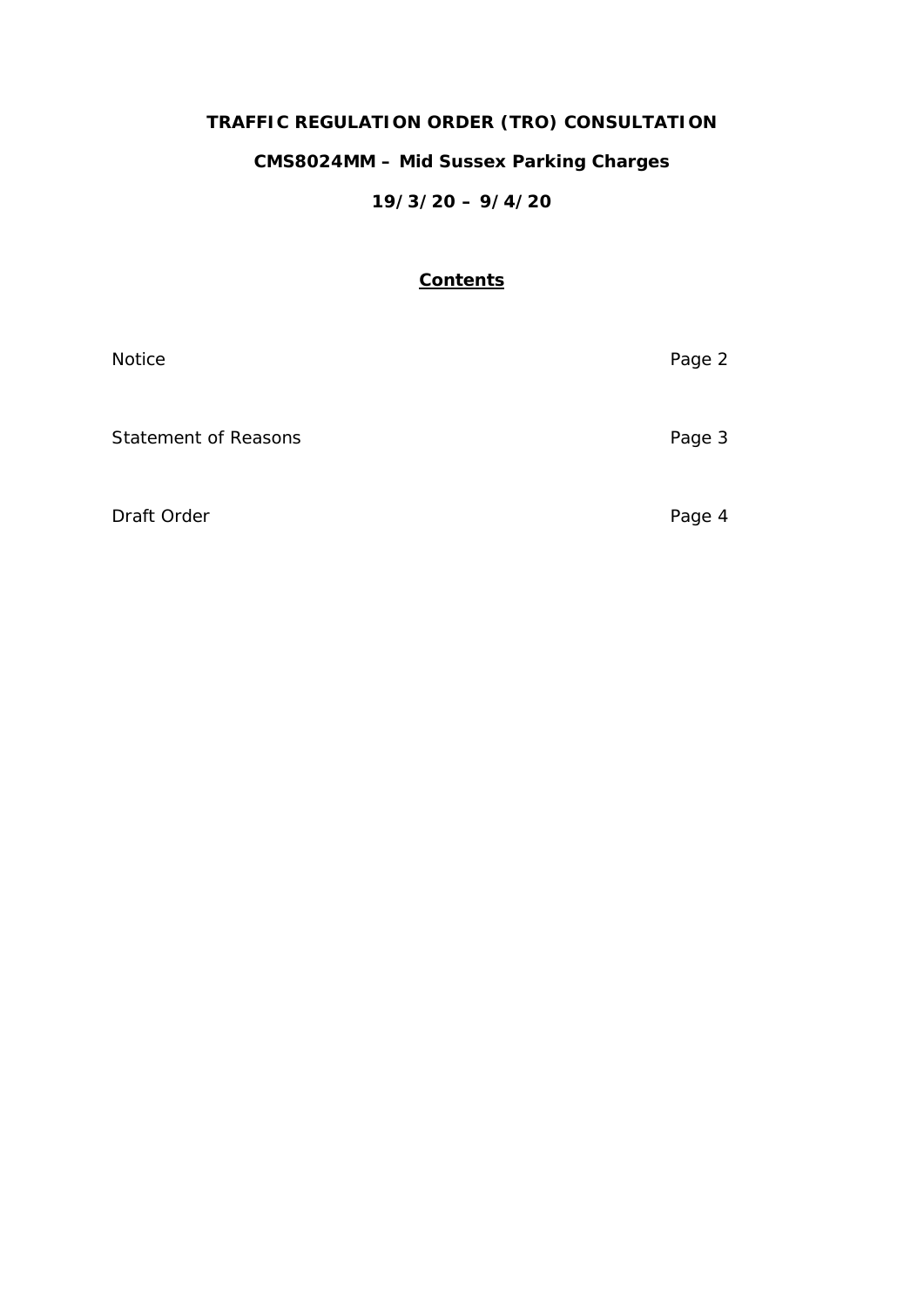#### **West Sussex County Council ((Mid Sussex District) (Parking Places & Traffic Regulation) (Consolidation No.2) Order 2006)**

## **(Parking Charges Amendment and Consolidation) Order 2020**

NOTICE is hereby given that West Sussex County Council proposes to make a permanent Traffic regulation Order under the provisions of the Road Traffic Regulation Act 1984, the effect of which will be to amend the Mid Sussex District parking order to set new charges for 6-month parking permits, to allow electronic parking permits to be sold at a future date and to introduce a discount for residents' permits sold for use in low emission vehicles.

The Order also consolidates the existing schedules of parking charges in the Mid Sussex District parking order for housekeeping purposes. This part of the Order makes no changes to any parking charges in Mid Sussex District.

Full details of the proposals in this notice can be viewed on our website at [www.westsussex.gov.uk.](http://www.westsussex.gov.uk/) The website includes a response form for any comments or objections.

The documents may also be inspected at County Hall Chichester, during normal office hours, and at Haywards Heath Library, 34 Boltro Road, Haywards Heath during normal library opening hours.

Any comments or objections about the proposal must be received before 9 April 2020. These may be submitted via the response form on the website mentioned above, by email to [tro.team@westsussex.gov.uk](mailto:tro.team@westsussex.gov.uk) or in writing to TRO Team, West Sussex County Council, The Grange, Tower Street, Chichester, PO19 1RH. For legal reasons, only correspondence including a full name and address will be considered. Please quote reference CMS8024-MM in all correspondence.

Dated this 9th day of March 2020. Director of Law & Assurance, County Hall, Chichester.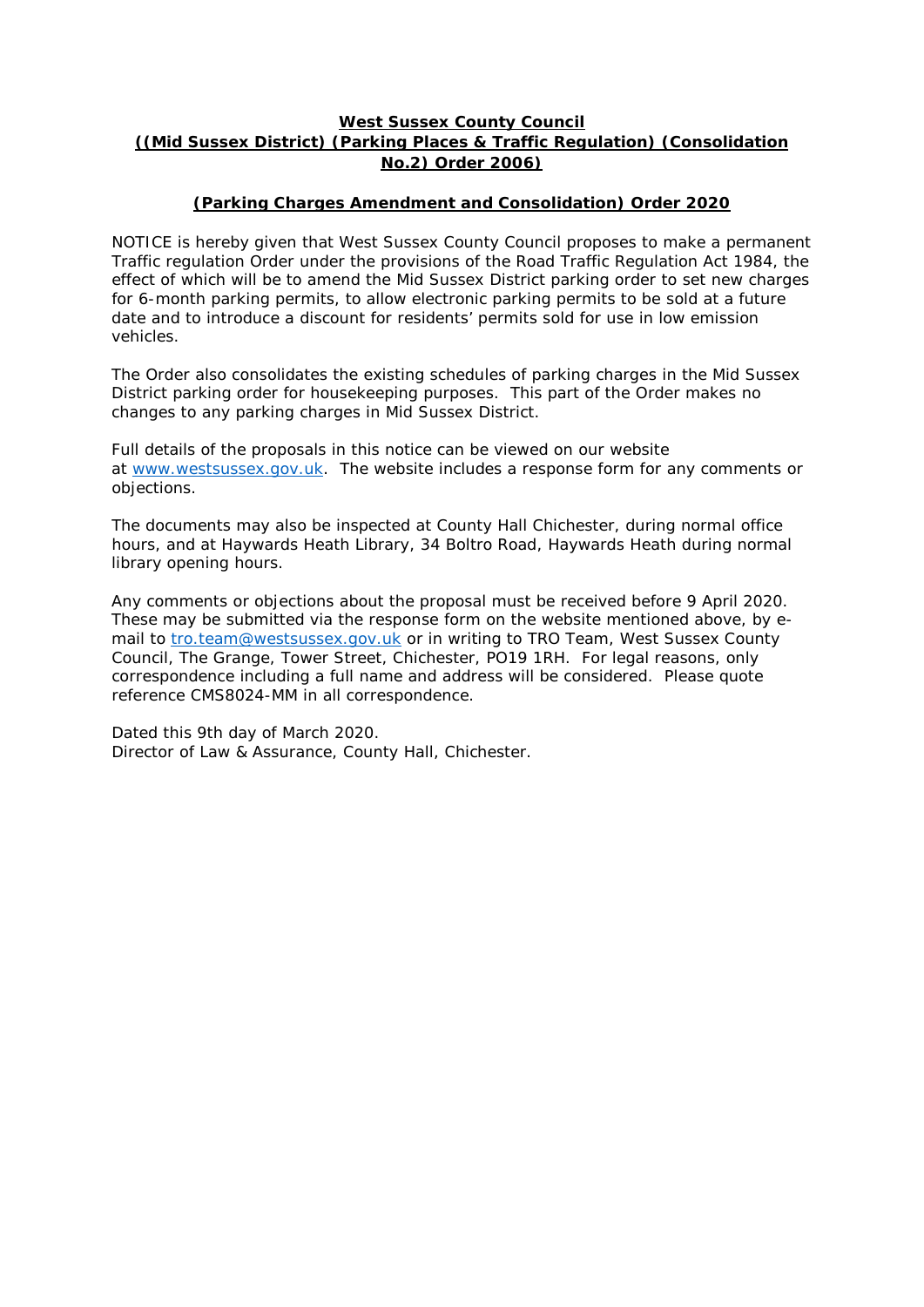#### **West Sussex County Council ((Mid Sussex) (Parking Places & Traffic Regulation) (Consolidation No.2) Order 2006)**

## **(Parking Charges Amendment and Consolidation) Order 2020**

#### **Statement of Reasons for Proposing to Make the Order**

West Sussex County Council proposes to make a permanent Traffic Regulation Order that will set new charges for 6-month parking permits, alter the Articles of the Mid Sussex Parking Order to allow electronic parking permits to be sold at a future date and to introduce a discount for residents' permits sold for use in low emission vehicles.

The Order also consolidates the existing schedules of parking charges in the Mid Sussex parking order for housekeeping purposes. This part of the Order makes no changes to any parking charges in Mid Sussex.

West Sussex County Council's 2019/20 review of parking restrictions identified that residents' permits are increasingly being sold for 6-month periods at half the cost of the annual permit charge. Selling 6-month permits involves an increase in administration costs and to cover this it is proposed to formalise the sale of 6 month permits, with a small uplift in cost.

As the above change requires a modification to the parking order for Crawley Borough, the opportunity is also being taken to insert new Articles that will allow parking permits to be issued electronically, using similar technology to that which replaced paper tax disks in vehicles. Moving to such a system will not be done immediately but it is expected to be gradually introduced throughout West Sussex in the next few years.

The review of the Order will also introduce a discount to permit costs for low emission vehicles, in support of WSCC's policy on encouraging the use of such vehicles.

The remaining parts of the proposed Order consolidate the other charges for on-street parking in Mid Sussex. Parking charges in Mid Sussex have been reviewed annually since the original parking Order was introduced in 2010, with changes often introduced by separate notice. Consolidating these charges into the latest version of the Order is a housekeeping exercise intended to make the Order, and subsequent charging reviews easier to administer and clearer to the public.

Director of Law & Assurance 5 March 2020 CMS8024-MM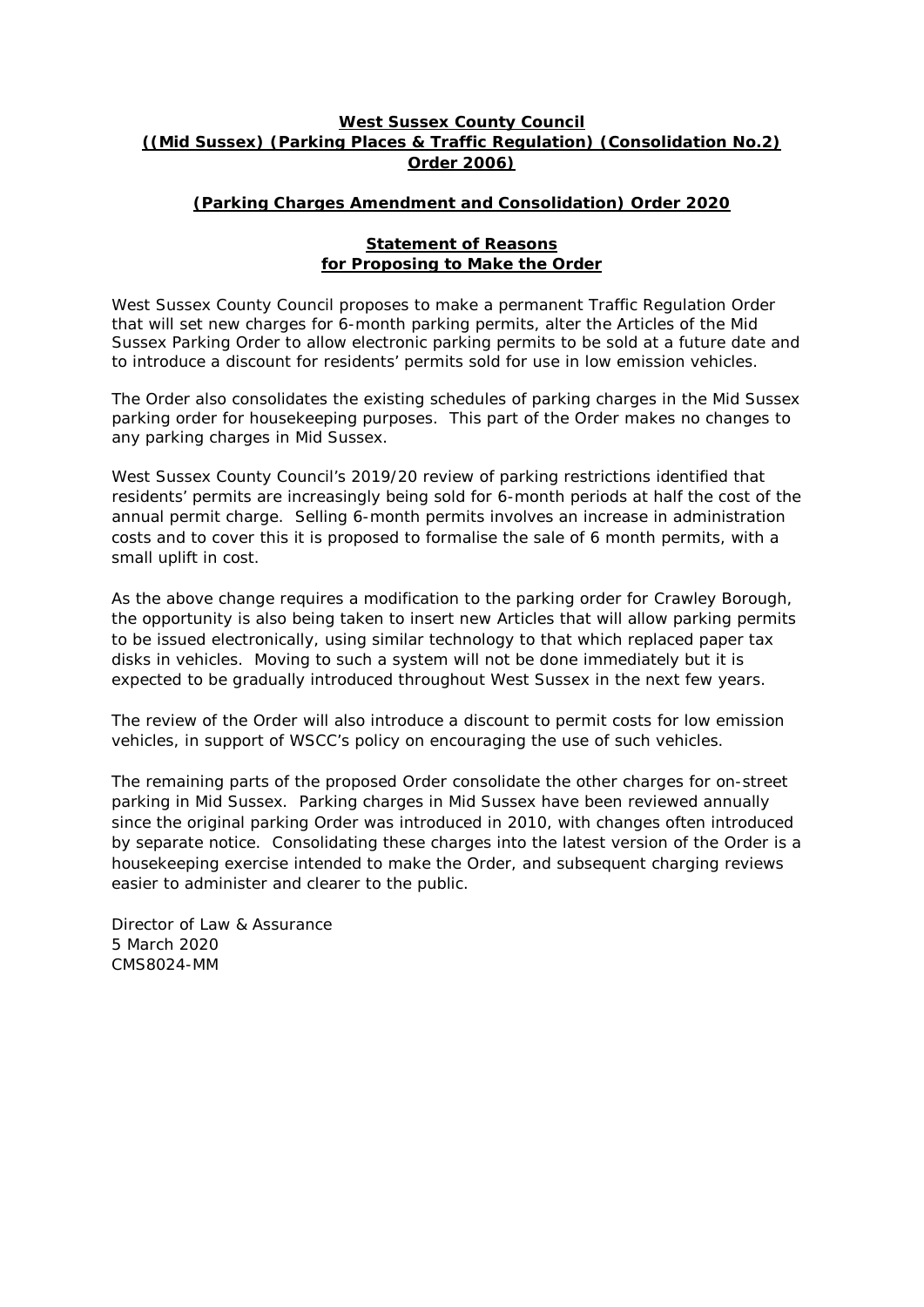#### **WEST SUSSEX COUNTY COUNCIL ((MID SUSSEX DISTRICT) (PARKING PLACES & TRAFFIC REGULATION) (CONSOLIDATION NO.2) ORDER 2006)**

## **(PARKING CHANGES AMENDMENT AND CONSOLIDATION) ORDER 2020**

West Sussex County Council in exercise of their powers under Sections 1 (a) 2 (1) and  $(2)$ , 4  $(2)$ , 45. 46. 49 and 53 and Part IV of Schedule 9 of the Road Traffic Regulation Act 1984 ("the Act") as amended and of all other enabling powers and after consultation with the Chief Officer of Police in accordance with Part III of Schedule 9 to the Act hereby make the following Order: -

- 1. The Order shall come into operation on the \*\*\*\*\* day of \*\*\*\*\* 2020 and may be cited as "West Sussex County Council) ((Mid Sussex District) (Parking Places & Traffic Regulation) (Consolidation No.2) Order 2006) (Parking Charges Amendment and Consolidation) Order 2020".
- 2. In this Order "Base Order" shall mean the West Sussex County Council (Mid Sussex District) (Parking Places & Traffic Regulation) (Consolidation No.2) Order 2006.
- 3. The Base Order is hereby amended by inserting into Article 3.1 the terms of interpretation specified in the First Schedule to This Order.
- 4. The Base Order is hereby amended by the insertion of additional Articles, numbered 43 and 44 as specified in the Second Schedule to This Order.
- 5. The Base Order is hereby amended be the deletion of its Second Schedule and its replacement with the text contained in the Third Schedule to This Order.

#### **FIRST SCHEDULE Additional Terms of Interpretation**

"Low Emission Vehicle" means a vehicle with CO2 emissions of less than 50g/km and which can travel at least 112km (70 miles) without any emissions at all.

"Virtual Permit" means a permit which is issued by the issuing authority to the permit holder electronically as an alternative to a paper permit.

## **SECOND SCHEDULE Additional Articles**

## **Virtual Permits**

43. The issuing authority may issue any permit specified by this order as a virtual permit.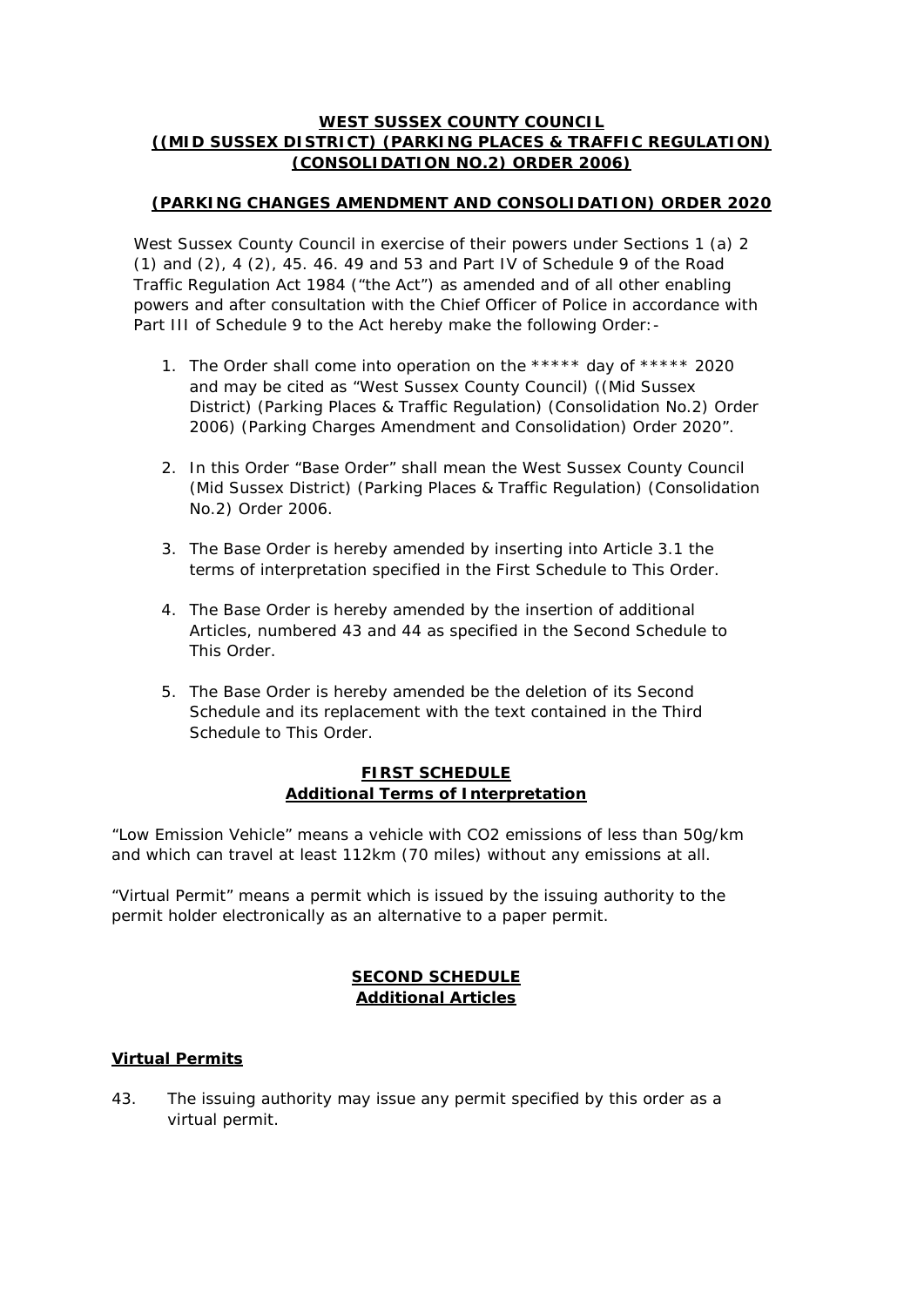44. Where a valid virtual permit is held in respect of a vehicle parked in a parking place for permit holders, no contravention of this Order shall occur for failing to display a permit in the relevant vehicle.

#### **THIRD SCHEDULE Replacement Second Schedule to Base Order:**

## **SECOND SCHEDULE Charges and Tariffs**

#### **COST OF PERMITS**

East Grinstead All Day Zone (Zone A)

| 1 <sup>st</sup> Resident Permit (12 Months) | £44.00  |
|---------------------------------------------|---------|
| 1 <sup>st</sup> Resident Permit (6 Months)  | £24.00  |
| Subsequent Resident Permit (12 Months)      | £88.00  |
| Subsequent Resident Permit (6 Months)       | £48.00  |
| Non-Resident Permit (12 Months)             | £275.00 |
| Non-Resident Permit (6 Months)              | £145.00 |
| Residents' Visitors' Permits:               |         |
| 2 Hours                                     | £0.45   |
| One Day                                     | £1.80   |
| One Week                                    | £10.80  |
| Traders Permits (12 Months)                 | £213.00 |
| Traders Permits (6 Months)                  | £112.00 |
| Doctors Permits (12 Months)                 | £213.00 |
| Doctors Permits (6 Months)                  | £112.00 |

East Grinstead Part Day Zone (Zone B)

| 1 <sup>st</sup> Resident Permit (12 Months) | £28.00  |
|---------------------------------------------|---------|
| 1 <sup>st</sup> Resident Permit (6 Months)  | £15.00  |
| Subsequent Resident Permit (12 Months)      | £56.00  |
| Subsequent Resident Permit (6 Months)       | £30.00  |
| Non-Resident Permit (12 Months)             | £165.00 |
| Non-Resident Permit (6 Months)              | £87.00  |
| Residents' Visitors' Permits:               |         |
| 2 Hours                                     | £0.45   |
| Traders Permits (12 Months)                 | £117.00 |
| Traders Permits (6 Months)                  | £62.00  |
| Doctors Permits (12 Months)                 | £117.00 |
| Doctors Permits (6 Months)                  | £62.00  |

Other Permits (All Permit Zones unless otherwise stated)

| Carers Permits (12 Months)     | £22.00 |
|--------------------------------|--------|
| Carers Permits (6 Months)      | £12.00 |
| Countywide Permits (12 Months) | £25.00 |
| Countywide Permits (6 Months)  | £14.00 |
| Healthcare Permits (12 Months) | £25.00 |
| Healthcare Permits (6 Months)  | £14.00 |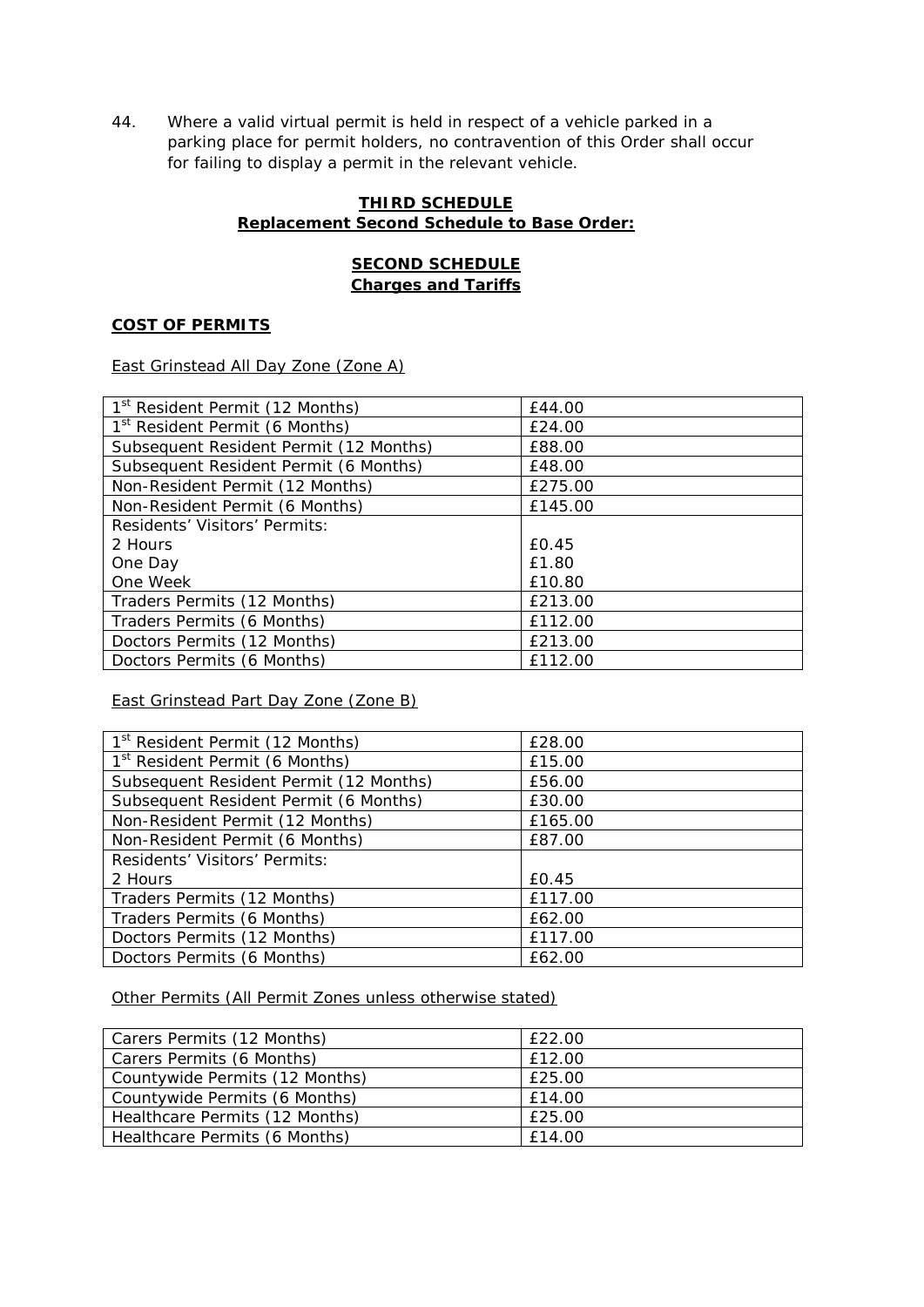#### Discount on permits for Low Emission Vehicles

The issuing Authority will apply a 25% discount to Residents Permits and Non-Residents Permits purchased for use in a Low Emission Vehicle.

Dispensation Notices (All Permit Zones excluding Pay and Display Areas)

| <b>Dispensation Notices:</b> |        |
|------------------------------|--------|
| Per Day                      | £10.00 |
| Per Week                     | £60.00 |

#### **PAY AND DISPLAY TARRIFS AND CHARGES**

Cost of Pay and Display Tickets

|                | Cost per 30<br>minutes | Cost per hour |
|----------------|------------------------|---------------|
| East Grinstead | £0.55                  | £1.10         |

Dispensation Notices in Pay and Display Areas

|                | Daily Charge | <b>Weekly Charge</b> |
|----------------|--------------|----------------------|
| East Grinstead | £14.00       | £84.00               |

Designation of Pay and Display Tariff Zones

The roads in the Pay and Display Tariff Zone in East Grinstead are as follows:

- 1. Brooklands Way
- 2. Cantelupe Road
- 3. Dallaway Gardens
- 4. Fairfield Road
- 5. Hermitage Lane
- 6. High Street
- 7. Lewes Road
- 8. Little King Street

9. London Road

- 10. Portland Road
- 11. Railway Approach
- 12. Ship Street
- 13. St James Road
- 14. St Swithens Close
- 15. West Street

#### **Parking Bay Suspension Charges**

All charges below shall apply per 10 metre length of bay where the bay being suspended is for vehicles parking parallel to the kerbline, or for 2 bays (or equivalent length were individual spaces are not marked) in parking bays marked for echelon, or 'end on' parking, that is not parallel to the kerbline.